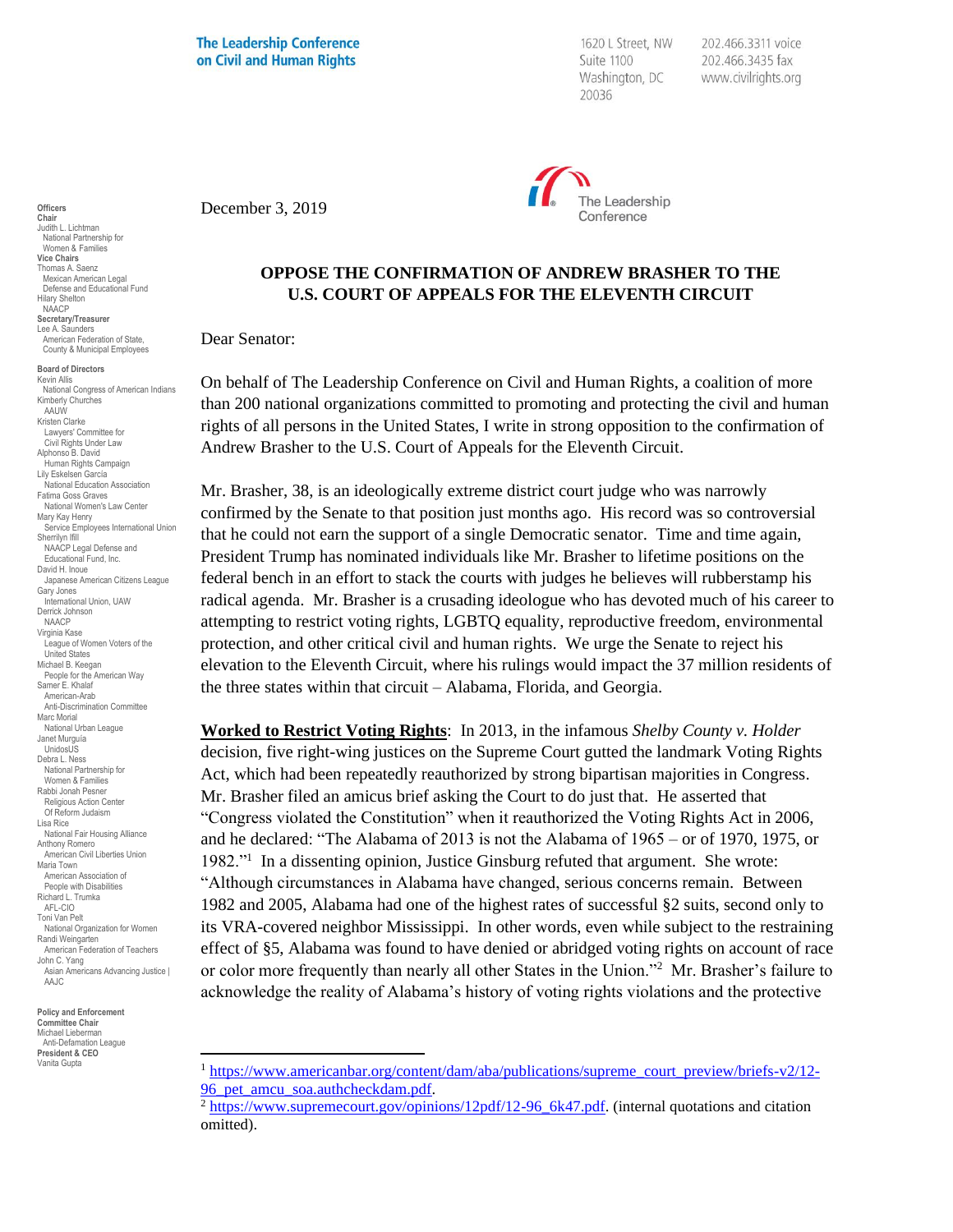December 3, 2019 Page 2 of 7



role that the Voting Rights Act had played in jurisdictions like Alabama is troubling and indicates he would not have an open mind in such critical civil rights cases.

Mr. Brasher attempted to restrict voting rights in other cases as well. In *Thompson v. Alabama*, he argued that the district court should dismiss a class action suit by plaintiffs who were denied the right to vote even after completing their sentence. They were denied this right because they had committed a "felony involving moral turpitude" and could not afford to pay the fines and fees associated with their conviction. One study estimated that the law disenfranchised over 286,000 people, nearly eight percent of Alabama's voting age population.<sup>3</sup> The district court judge denied Mr. Brasher's motion (in part) and allowed the case to go forward.<sup>4</sup>

In *Arizona v. Inter Tribal Council of Arizona*, Mr. Brasher defended a restrictive Arizona voting rights law that required proof of citizenship when registering to vote. The Supreme Court rejected his arguments in a 7-2 decision written by Justice Scalia and struck down the Arizona law because it was preempted by the National Voter Registration Act, which merely requires a registrant to assert he or she is a citizen under penalty of perjury.

In addition, Mr. Brasher defended unconstitutional racial gerrymanders. In *Alabama Legislative Black Caucus v. Alabama*, he argued that Alabama's consideration of race in redistricting was constitutional because it was not the predominating factor.<sup>5</sup> The Supreme Court rejected this argument, stating that "there is strong, perhaps overwhelming, evidence that race did predominate as a factor when the legislature drew the boundaries of Senate District 26."<sup>6</sup> Mr. Brasher made similar arguments in *Wittman v. Personhuballah*, <sup>7</sup> which the Supreme Court dismissed for lack of standing. He subsequently wrote a blog post that criticized the Supreme Court's racial gerrymanding jurisprudence, complaining that the Supreme Court had created "a low bar for plaintiffs to show racial predominance."<sup>8</sup>

**Fought Against LGBTQ Equality**: Mr. Brasher filed an amicus brief in the landmark case *Obergefell v. Hodges*, which recognized marriage equality in America. Mr. Brasher argued against the right to marriage equality, writing: "Sexual relationships between men and women – and only such relationships – have the ability to provide children with both their biological mother and their biological father in a stable family unit."<sup>9</sup> He also asserted: "Every child has an inborn nature that joins together the natures of two adults, and the child's biological parents are uniquely positioned to show the child how to recognize and reconcile these qualities within herself."<sup>10</sup> The Supreme Court rejected these and other discriminatory arguments made by Mr. Brasher and conservative ideologues who sought to deny the right to marry for millions of LGBTQ couples.

<sup>&</sup>lt;sup>3</sup> https://www.al.com/news/index.ssf/2017/10/too\_poor\_to\_vote\_how\_alabamas.html.

<sup>4</sup> [https://www.afj.org/wp-content/uploads/2018/05/Thompson-v.-Alabama\\_-2017-U.S.-Dist.-LEXIS-211512-1.pdf.](https://www.afj.org/wp-content/uploads/2018/05/Thompson-v.-Alabama_-2017-U.S.-Dist.-LEXIS-211512-1.pdf)

<sup>5</sup> [http://sblog.s3.amazonaws.com/wp-content/uploads/2014/05/13-1138-Joint-Motion-to-Affirm-ADC-final.pdf.](http://sblog.s3.amazonaws.com/wp-content/uploads/2014/05/13-1138-Joint-Motion-to-Affirm-ADC-final.pdf)

<sup>6</sup> [https://www.supremecourt.gov/opinions/14pdf/13-895\\_o7jq.pdf.](https://www.supremecourt.gov/opinions/14pdf/13-895_o7jq.pdf)

<sup>7</sup> [http://www.scotusblog.com/wp-content/uploads/2016/01/14-1504-tsac-Alabama.pdf.](http://www.scotusblog.com/wp-content/uploads/2016/01/14-1504-tsac-Alabama.pdf)

<sup>8</sup> [http://www.scotusblog.com/2017/05/symposium-recipe-continued-confusion-judicial-involvement-redistricting/.](http://www.scotusblog.com/2017/05/symposium-recipe-continued-confusion-judicial-involvement-redistricting/)

<sup>9</sup> http://sblog.s3.amazonaws.com/wp-content/uploads/2015/04/14-556 State of Alabama.pdf.

<sup>&</sup>lt;sup>10</sup> *Id.* (internal quotations and citation omitted).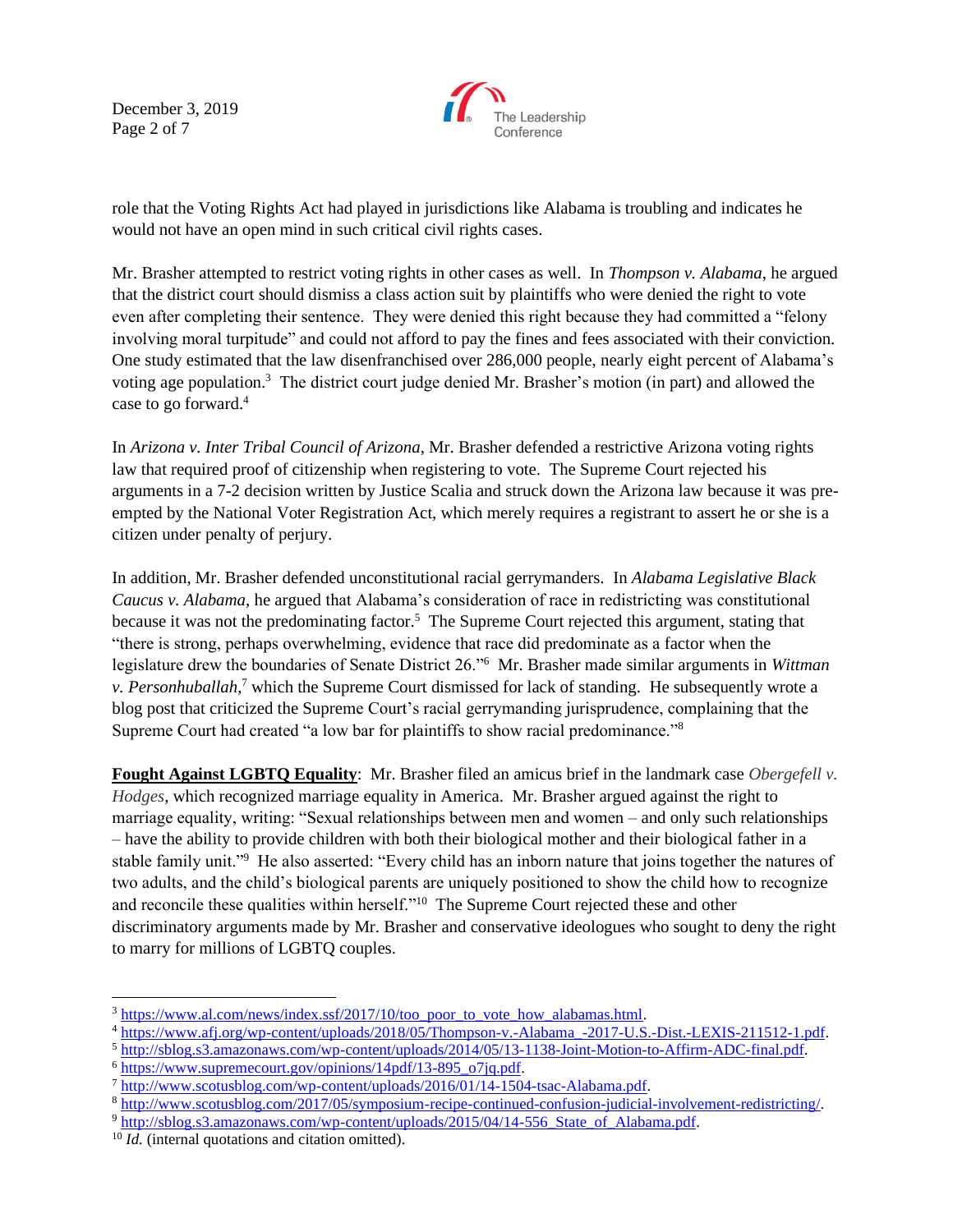December 3, 2019 Page 3 of 7



Mr. Brasher also filed a Supreme Court amicus brief in *Elane Photography v. Willock* in which he sided with a photographer who refused to take pictures at a same-sex commitment ceremony, in violation of a New Mexico public accommodations law. Mr. Brasher argued: "By compelling Elane Photography to photograph a same-sex commitment ceremony, New Mexico is unconstitutionally requiring the photographer to create expression with a particular viewpoint – approval, validation and celebration of the ceremony."<sup>11</sup> The Court did not grant certiorari in *Elane Photography* but rejected such sweeping First Amendment arguments in its decision in *Masterpiece Cakeshop v. Colorado Civil Rights Commission*.

Mr. Brasher also wrote a blog post arguing against marriage equality, and he asserted that marriage was an area in which "state policymakers deserve the freedom to respectfully disagree and where societal consensus should be achieved through the ballot box instead of the courtroom."<sup>12</sup>

Mr. Brasher's hostility to LGBTQ equality was also demonstrated by his maximum financial contribution in 2014 to Montana Supreme Court candidate Lawrence VanDyke, who expressed support for LGBTQ conversion therapy and wrote that "homosexuals can leave the homosexual lifestyle."<sup>13</sup> Mr. VanDyke has a long and troubling history of anti-LGBTQ activism, as outlined in our letter of opposition to his recent nomination by President Trump to the Ninth Circuit.<sup>14</sup>

**Unwilling to Say** *Brown v. Board of Education* **Was Correctly Decided**: Mr. Brasher refused to acknowledge that *Brown v. Board of Education* was correctly decided. This landmark and unanimous Supreme Court decision – handed down 65 years ago – ended legalized apartheid in America's school system and set the stage for racial integration in all facets of American life. Most of President Trump's judicial nominees have been willing to state unequivocally that *Brown* was correctly decided, but not Mr. Brasher. When asked by Senator Blumenthal at his district court hearing whether *Brown* was correctly decided, Mr. Brasher responded: "I think that commenting on whether Supreme Court decisions were correctly decided, that might be an interesting academic question, but in the context of a nominee for a judicial position, I think that would be inappropriate."<sup>15</sup> Nominees like Mr. Brasher who cannot bring themselves to affirm such a vital case as *Brown v. Board of Education* do not merit a lifetime appointment as a federal judge.

**Attempted to Restrict Health Care Access for Women**: Mr. Brasher worked on several cases in which he sought to limit women's access to health care and reproductive freedom. In *Eternal World Television Network v. Burwell*, he challenged the contraception coverage accommodation of the Affordable Care Act. Mr. Brasher argued that the accommodation – which permitted religious nonprofits to opt out of the contraception insurance coverage requirement by signing a short form objecting to the requirement and sending it to a third-party provider – violated the Religious Freedom Restoration Act.<sup>16</sup> The court

<sup>11</sup> [http://sblog.s3.amazonaws.com/wp-content/uploads/2013/12/ElaneAmicusStates.pdf.](http://sblog.s3.amazonaws.com/wp-content/uploads/2013/12/ElaneAmicusStates.pdf)

<sup>12</sup> [http://www.scotusblog.com/2015/01/symposium-good-faith-and-caution-not-irrationality-or-malice/.](http://www.scotusblog.com/2015/01/symposium-good-faith-and-caution-not-irrationality-or-malice/)

<sup>13</sup> [http://www.rightwingwatch.org/post/right-quietly-pours-money-into-montana-hoping-to-flip-pivotal-state](http://www.rightwingwatch.org/post/right-quietly-pours-money-into-montana-hoping-to-flip-pivotal-state-supreme-court/)[supreme-court/.](http://www.rightwingwatch.org/post/right-quietly-pours-money-into-montana-hoping-to-flip-pivotal-state-supreme-court/)

<sup>14</sup> [https://civilrights.org/resource/oppose-the-confirmation-of-lawrence-vandyke-to-the-u-s-court-of-appeals-for-the](https://civilrights.org/resource/oppose-the-confirmation-of-lawrence-vandyke-to-the-u-s-court-of-appeals-for-the-ninth-circuit/)[ninth-circuit/.](https://civilrights.org/resource/oppose-the-confirmation-of-lawrence-vandyke-to-the-u-s-court-of-appeals-for-the-ninth-circuit/)

<sup>&</sup>lt;sup>15</sup> [https://www.judiciary.senate.gov/meetings/06/06/2018/nominations.](https://www.judiciary.senate.gov/meetings/06/06/2018/nominations)

<sup>16</sup> 26 F.Supp.3d 1228 (S.D. Ala. 2014).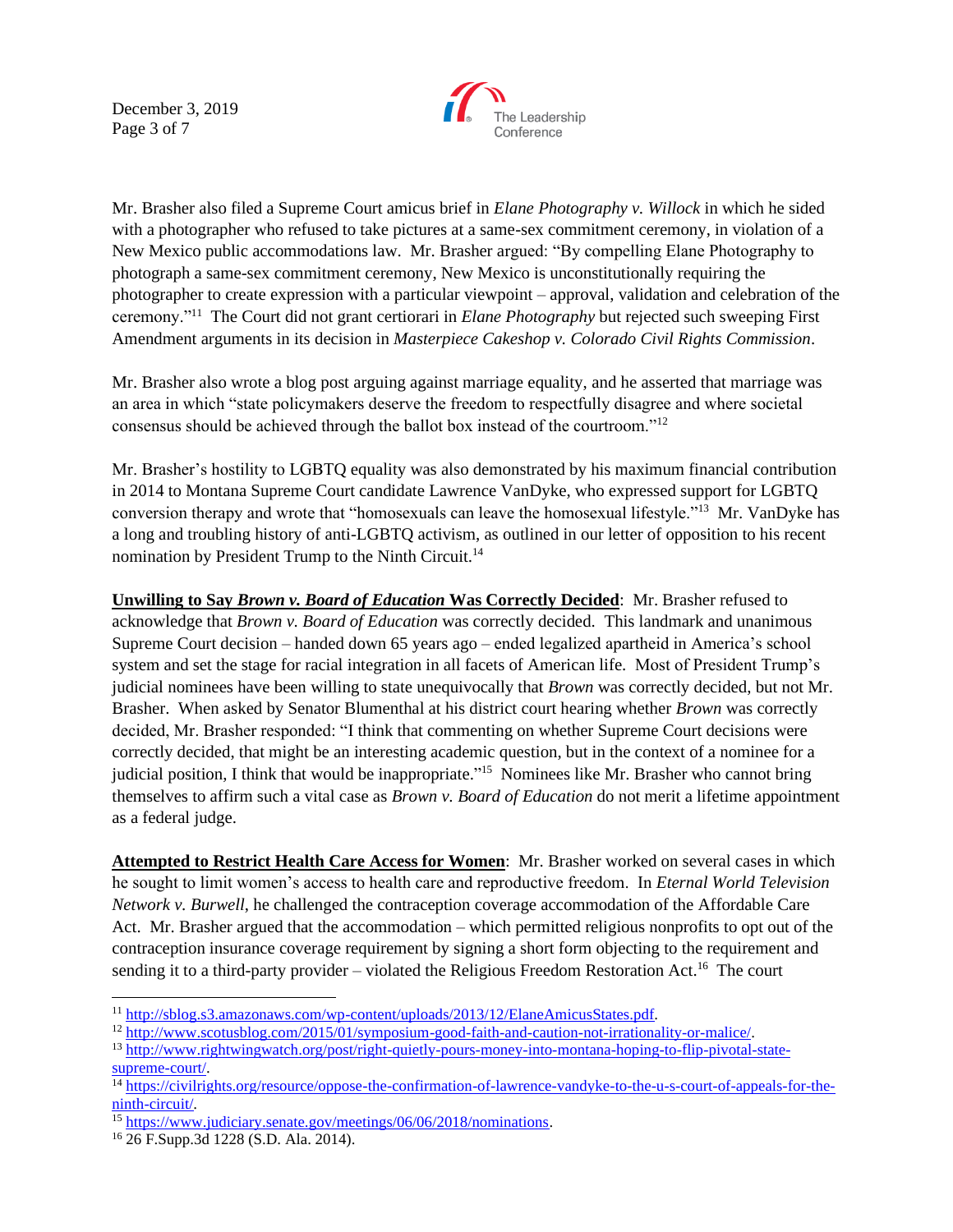December 3, 2019 Page 4 of 7



rejected his argument, and the Eleventh Circuit agreed that Mr. Brasher's argument was wrong. The court stated: "We reject the plaintiffs' claims because we conclude that the regulations do not substantially burden their religious exercise and, alternatively, because (1) the government has compelling interests to justify the accommodation, and (2) the accommodation is the least restrictive means of furthering those interests."<sup>17</sup>

Mr. Brasher also defended numerous state anti-abortion restrictions. In *Reproductive Health Services v. Bailey*, he defended a draconian state law that allowed minors to receive a judicial bypass for parental consent but that also allowed the judge to appoint a guardian ad litem to represent the fetus and required that the local district attorney be allowed to appear at the bypass hearing to argue against the bypass.<sup>18</sup> A federal judge struck down the law and wrote that "the judicial bypass option is rendered meaningless if, as in Alabama's bypass statute — which has no counterpart in any other state bypass law — parents or legal guardians can participate as parties under some circumstances, and if there are insufficient safeguards to protect the anonymity of the minor petitioner."<sup>19</sup>

In *Planned Parenthood Southeast v. Strange*, Mr. Brasher defended Alabama's Targeted Regulation of Abortion Providers (TRAP) law that required doctors performing abortion services to have admitting privileges at local hospitals. The law was struck down.<sup>20</sup> In this case, Mr. Brasher defended a discredited so-called expert witness, Vincent Rue, who has argued that abortion leads to mental illness.<sup>21</sup> The federal district judge was highly critical of the state's use of expert witnesses in this case,<sup>22</sup> which raises serious questions about Mr. Brasher's ability to assess issues of witness credibility, a key component of the judicial role.

In 2014, Mr. Brasher spoke at an anti-abortion rally in front of the Alabama State House. He boasted that he had spent the last eight months defending Alabama anti-abortion laws against legal challenges, and he told the crowd: "The ACLU and Planned Parenthood want a fight and we will give them one."<sup>23</sup> Mr. Brasher's comments demonstrate that he would not be impartial on reproductive freedom matters.

**Challenged Environmental Protections**: Mr. Brasher worked to undermine important federal environmental laws. In *Georgia v. McCarthy*, <sup>24</sup> he challenged a Clean Water Act rule defining the "Waters of the United States" promulgated in 2015 by the Environmental Protection Agency and U.S. Army Corps of Engineers. The rule provided protections from pollution for small streams and wetlands, and Mr. Brasher opposed it. The Trump administration ultimately repealed the rule.

Mr. Brasher also sought to weaken the effectiveness of the Endangered Species Act ("ESA"). In *Alaska Oil & Gas v. Jewell*, he filed an amicus brief asking the Supreme Court to reverse a Ninth Circuit decision

<sup>17</sup> 818 F.3d 1122, 1129 (11th Cir. 2016).

<sup>&</sup>lt;sup>18</sup> [https://www.afj.org/wp-content/uploads/2018/05/Brasher-brief-RHS.pdf.](https://www.afj.org/wp-content/uploads/2018/05/Brasher-brief-RHS.pdf)

<sup>19</sup> 268 F.Supp.3d 1261, 1295 (M.D. Ala. 2017).

<sup>&</sup>lt;sup>20</sup> [https://www.prochoiceamerica.org/wp-content/uploads/2018/05/Andrew-Brasher\\_NARAL.pdf.](https://www.prochoiceamerica.org/wp-content/uploads/2018/05/Andrew-Brasher_NARAL.pdf)

<sup>&</sup>lt;sup>21</sup> [https://en.wikipedia.org/wiki/Vincent\\_Rue.](https://en.wikipedia.org/wiki/Vincent_Rue)

<sup>22</sup> 33 F.Supp.3d 1381 (M.D. Ala. 2014).

<sup>23</sup> [https://www.afj.org/wp-content/uploads/2018/05/Brasher-Pro-Life-Rally.pdf.](https://www.afj.org/wp-content/uploads/2018/05/Brasher-Pro-Life-Rally.pdf)

<sup>24</sup> 2015 WL 5092568 (S.D. Ga. Aug. 27, 2015).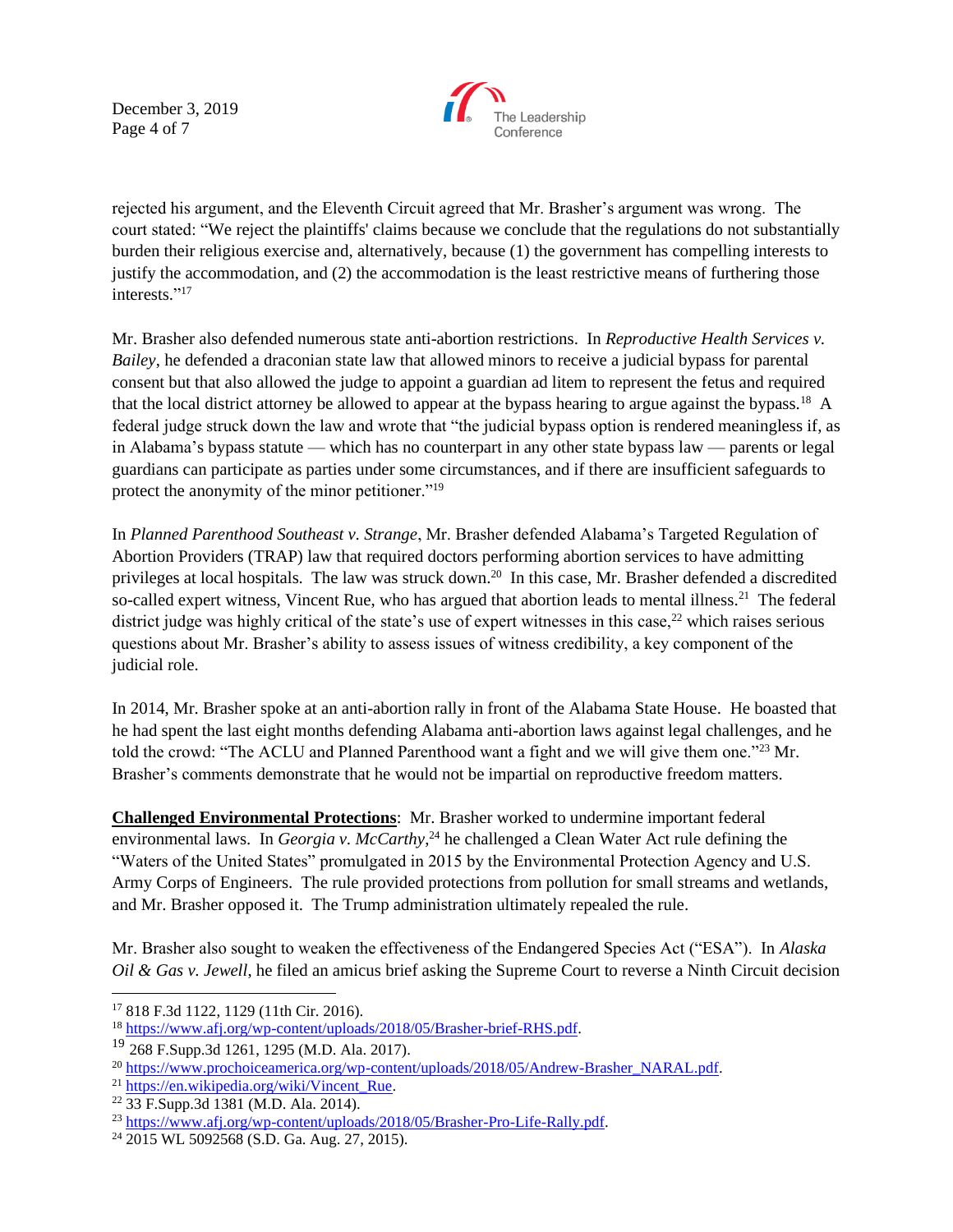December 3, 2019 Page 5 of 7



that created a critical habitat under the ESA to protect endangered polar bears in Alaska. Mr. Brasher wrote: "Critical habitat designations, by their very nature, limit human activity. That limitation almost always results in a lost economic opportunity."<sup>25</sup> The Court denied Mr. Brasher's request and did not grant certiorari. In *Weyerhaeuser Co. v. U.S. Fish and Wildlife Service*, Mr. Brasher made similar arguments to the Court against ESA protections for an endangered species of frog.<sup>26</sup> The Court sidestepped those arguments and remanded the case for further proceedings.

**Involved in Alabama Challenge to Census Counting of Non-Citizens**: Alabama filed a lawsuit making the extreme argument that it is unconstitutional for the Census Bureau to count non-citizens as part of the decennial census.<sup>27</sup> Although Mr. Brasher is not listed on the complaint, it was signed by a member of the state solicitor general's office, which Mr. Brasher supervised at the time. In response to a written question from Ranking Member Feinstein, he admitted: "I have discussed the case with employees of the Alabama Attorney General's Office. I was also in a meeting in which the litigation was discussed with the Congressman who is a co-plaintiff in the lawsuit."<sup>28</sup> Mr. Brasher's involvement in this ideological lawsuit, which mirrors the Trump administration's shameful attempt to intimidate immigrants from participating in the census process, is highly disturbing.

**Ideological and Partisan Affiliations**: Mr. Brasher began his legal career as a law clerk to conservative Eleventh Circuit Judge William Pryor, and he spent most of his career working in the aggressively ideological Alabama Attorney General's office. Mr. Brasher is also a Trump administration loyalist, having served on the Trump Transition Team at the U.S. Department of Justice in 2016.<sup>29</sup>

Mr. Brasher has been a member of the Federalist Society since 2003, when he joined as a first-year law student. For six years, he served as the vice president of the Federalist Society's Montgomery, Alabama chapter. He has given speeches at Federalist Society events throughout the country on 16 occasions, according to his Senate questionnaire.<sup>30</sup> This out-of-the mainstream legal organization represents a sliver of America's legal profession – just four percent – yet over 80 percent of President Trump's circuit court nominees, and a significant number of his district court nominees, have been Federalist Society members.

Mr. Brasher has also spoken three times before the Rule of Law Defense Fund, a conservative coalition formerly chaired by Scott Pruitt that has opposed EPA regulations and Dodd-Frank. The group frequently receives donations from the Koch brothers and there have been reports that the organization received nearly \$1 million from conservative dark money groups to fight environmental regulations.<sup>31</sup> Mr. Brasher simply lacks the independence and fair-mindedness necessary to serve in a lifetime appointment as a federal judge.

<sup>&</sup>lt;sup>25</sup> http://www.scotusblog.com/wp-content/uploads/2016/12/16-596-cert-amicus-alabama.pdf.

<sup>26</sup> [http://www.scotusblog.com/wp-content/uploads/2018/01/17-71-17-74-cert-tsac-alabama.pdf.](http://www.scotusblog.com/wp-content/uploads/2018/01/17-71-17-74-cert-tsac-alabama.pdf)

 $^{27}$  [https://www.al.com/news/index.ssf/2018/06/alabama\\_lawsuit\\_tip\\_of\\_the\\_spe.html.](https://www.al.com/news/index.ssf/2018/06/alabama_lawsuit_tip_of_the_spe.html)

<sup>&</sup>lt;sup>28</sup> Andrew Brasher, Responses to Ouestions for the Record, June 13, 2018.

<sup>&</sup>lt;sup>29</sup> https://www.judiciary.senate.gov/imo/media/doc/Brasher%20SJO.pdf.

<sup>30</sup> *Id.*

<sup>31</sup> [https://maplight.org/story/conservative-group-led-by-epa-chief-pruitt-received-dark-money-to-battle](https://maplight.org/story/conservative-group-led-by-epa-chief-pruitt-received-dark-money-to-battle-environmental-regulations/)[environmental-regulations/.](https://maplight.org/story/conservative-group-led-by-epa-chief-pruitt-received-dark-money-to-battle-environmental-regulations/)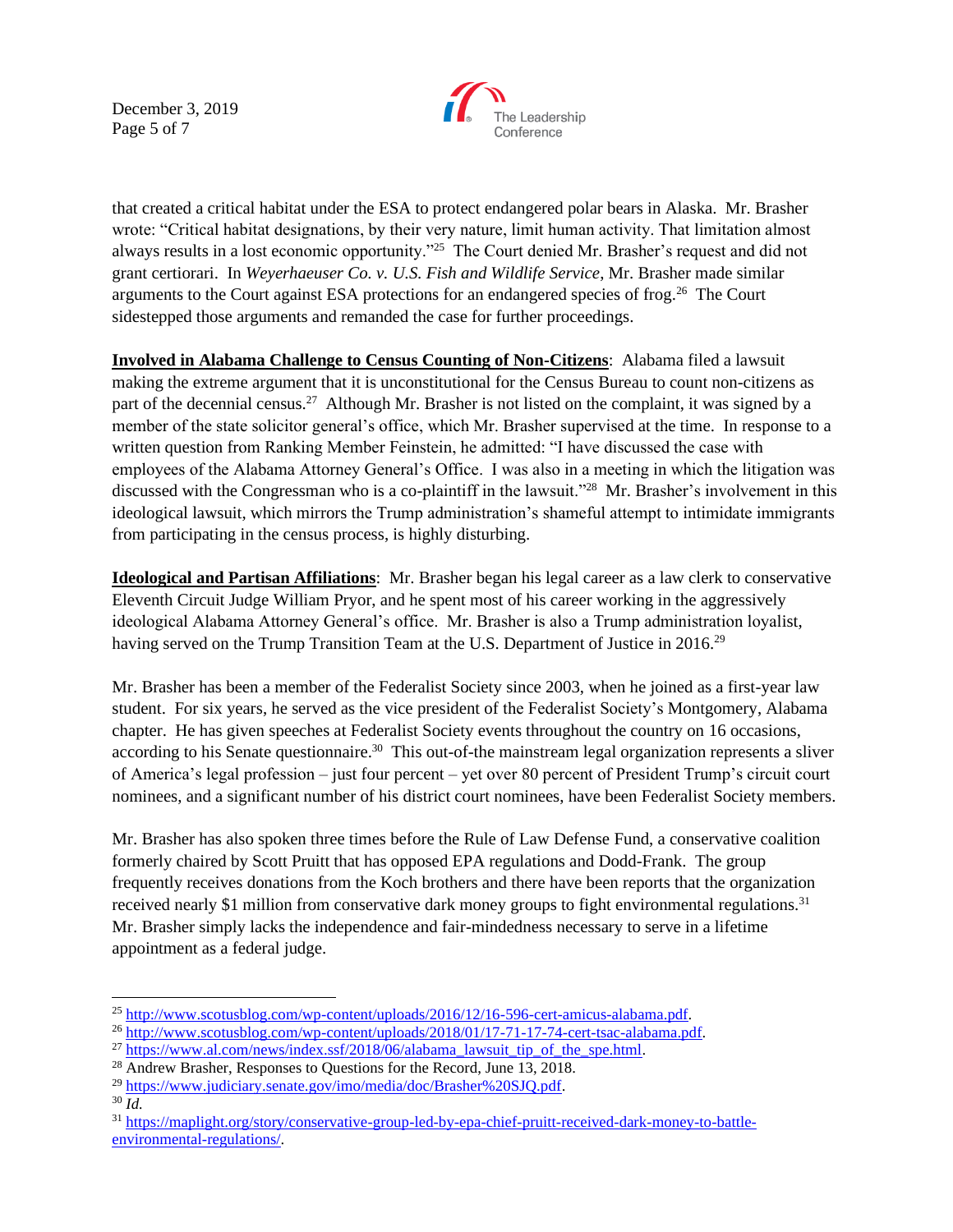December 3, 2019 Page 6 of 7



**Lack of Home-State Senator Support**: Nominating someone over the objection of home-state senators departs from past Senate tradition and subverts the Constitution's advice and consent process. As former Senator Hatch astutely observed in 2014: "Weakening or eliminating the blue slip process would sweep aside the last remaining check on the president's judicial appointment power. Anyone serious about the Senate's 'advice and consent' role knows how disastrous such a move would be."<sup>32</sup> This institutional check has never been more important than today, with a president who undermines the legitimacy of judges and their rulings, and who prioritizes personal loyalty over fealty to the law.

Alabama Senator Doug Jones has not returned the blue slip for Mr. Brasher's Eleventh Circuit nomination, and such opposition from a home-state senator traditionally would have been a bar to the nominee even receiving a Senate hearing. Senator Jones voted against Mr. Brasher's nomination in May 2019 when he was confirmed on a rare party-line vote of 52-47. Nominating Mr. Brasher for a promotion to the Eleventh Circuit under these circumstances is an affront to Senator Jones. But in their zeal to pack the federal courts with extreme, right-wing ideologues, Senate Republicans have been confirming Trump judicial nominees at a record pace and over the strong objection of the very senators elected to represent the state where the judge would preside.

When Republicans controlled the Senate during the Obama administration, they did not provide a hearing or vote to a single nominee who lacked support from both home-state senators. Under President Trump, however, Senate Republicans have employed a complete double standard and given a hearing to 17 circuit court nominees who were so extreme they could not earn the support of one or both home-state senators: David Stras, Michael Brennan, Ryan Bounds, David Porter, Eric Murphy, Chad Readler, Eric Miller, Paul Matey, Michael Park, Joseph Bianco, Kenneth Lee, Daniel Collins, Daniel Bress, Peter Phipps, Steven Menashi, Lawrence VanDyke, and Patrick Bumatay. Mr. Brasher, whose hearing has been scheduled for tomorrow, will be the eighteenth such nominee. Senate Republicans have destroyed the blue slip tradition for circuit court nominees, and future presidents and Senates are unlikely to revive it.

**Disturbing Lack of Diversity**: President Trump's lack of commitment to diversifying the federal judiciary is deeply disturbing. President Trump has appointed the least diverse group of nominees in decades.<sup>33</sup> The 18 Trump circuit court nominees listed above who have been advanced through the Senate Judiciary Committee over home-state senators' objections are all men, and 15 of the 18 are white. Of his 55 appellate nominations, none are African American. Only one is Latinx. And only 11 are women. His district court nominees are similarly nondiverse. Our nation's great diversity should be reflected in its government institutions, especially the federal judiciary, which serves as the ultimate guardian of our rights and liberties. At a time when the legal profession has more women and attorneys of color than ever before, President Trump's record on judicial diversity is truly appalling.

For the foregoing reasons, The Leadership Conference urges you to oppose the confirmation of Andrew Brasher to the U.S. Court of Appeals for the Eleventh Circuit. Thank you for your consideration of our

<sup>32</sup> [https://thehill.com/opinion/op-ed/203226-protect-the-senates-important-advice-and-consent-role.](https://thehill.com/opinion/op-ed/203226-protect-the-senates-important-advice-and-consent-role)

<sup>33</sup> [https://www.usatoday.com/story/news/politics/2018/02/13/trumps-87-picks-federal-judges-92-white-just-one](https://www.usatoday.com/story/news/politics/2018/02/13/trumps-87-picks-federal-judges-92-white-just-one-black-and-one-hispanic-nominee/333088002/)[black-and-one-hispanic-nominee/333088002/.](https://www.usatoday.com/story/news/politics/2018/02/13/trumps-87-picks-federal-judges-92-white-just-one-black-and-one-hispanic-nominee/333088002/)